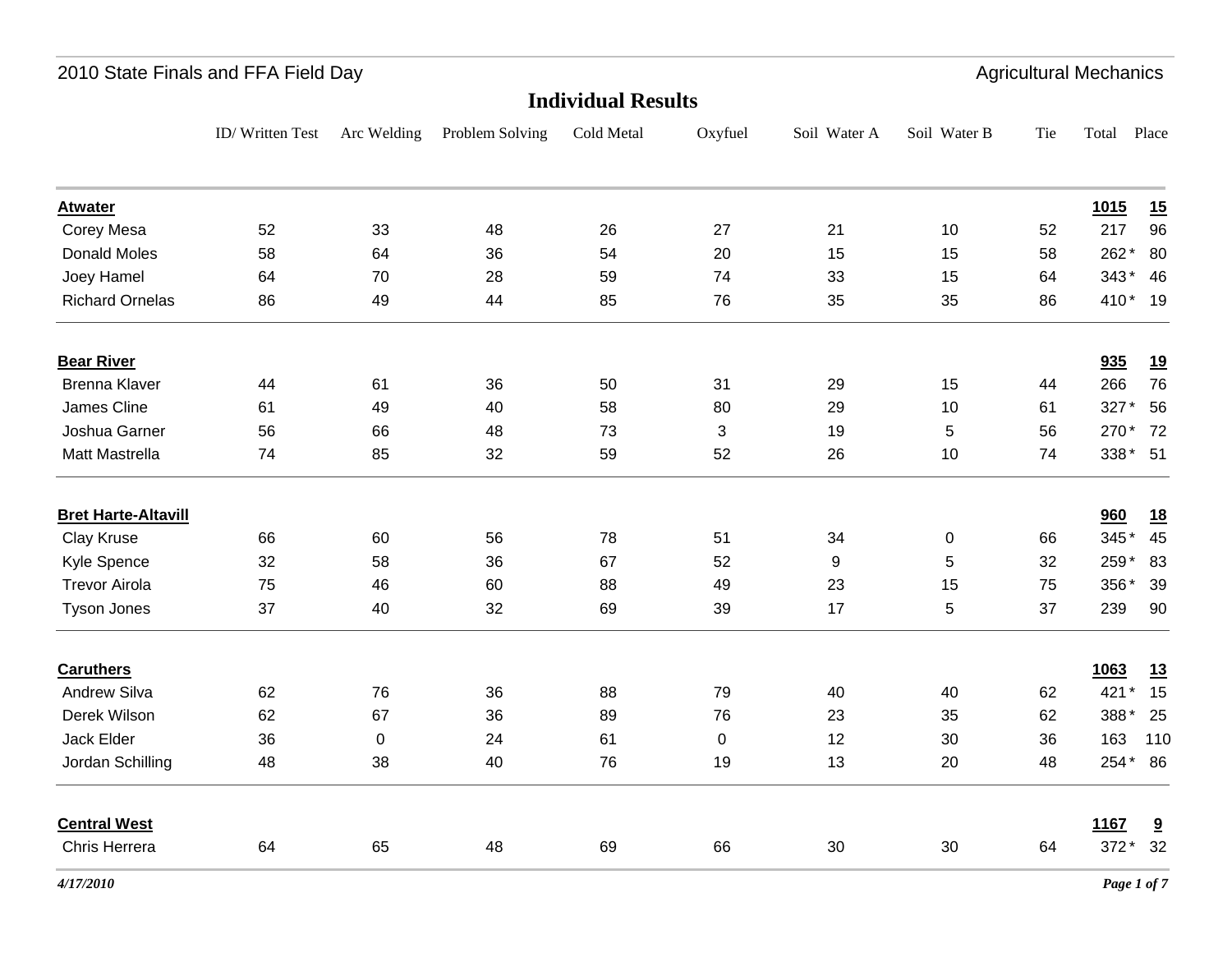#### ID/ Written Test Arc Welding Problem Solving Cold Metal Oxyfuel Soil Water A Soil Water B Total Place Tie **Individual Results**2010 State Finals and FFA Field Day **Agricultural Mechanics** Agricultural Mechanics David Kobzeff 85 87 60 86 51 41 45 85 455\* 7 45 85 455\* 7 Dillon Medeiros 61 67 56 72 40 19 25 61 340 \* 49 25 61 340<sup>\*</sup> 49 Melissa Glass 60 61 32 55 22 34 25 60 289 68 25 60 **Clovis East 854 23** Cesar Ruiz 36 56 24 79 26 9 10 36 240 \* 89 10 36 240\* 89 David Gallyer 43 58 28 30 15 14 15 43 203 100 Preston Pratt 42 49 24 79 51 9 10 42 264 \* 77 10 42 264\* 77 Tim Paz 55 68 36 81 70 20 350 4220 55 350\* 42 **Davis 1007 16** Daniel Lopez 48 43 36 87 56 31 0 48 301 \* 64 Hailey Tabarez 32 15 12 38 47 1 25 32 170 108 Joyce Pexton 59 49 48 79 61 34 10 59 340 \* 50 William Anderson 62 46 60 74 65 39 20 62 366\* 34  $366*$ **Escalon 1041 14** Adam Jefferson 76 74 40 83 78 33 25 76 409 \* 20 25 76 409<sup>\*</sup> 20 Daniel Berbena 62 49 24 64 54 23 5 62 281 70 5 62 Joe Bento 74 86 44 65 33 30 10 74 342\* 47 10 74 342  $*$  47 Roger Smith 54 56 28 81 47 19 5 54 290 \* 67 **Exeter 542 29** Corey Johnson 39 29 32 0 64 18 0 39 182 \* 107 Edgar Romireo 39 26 44 36 17 19 15 39 196 \* 102 Jeramie Speck 17 37 52 30 13 10 5 17 164\* 109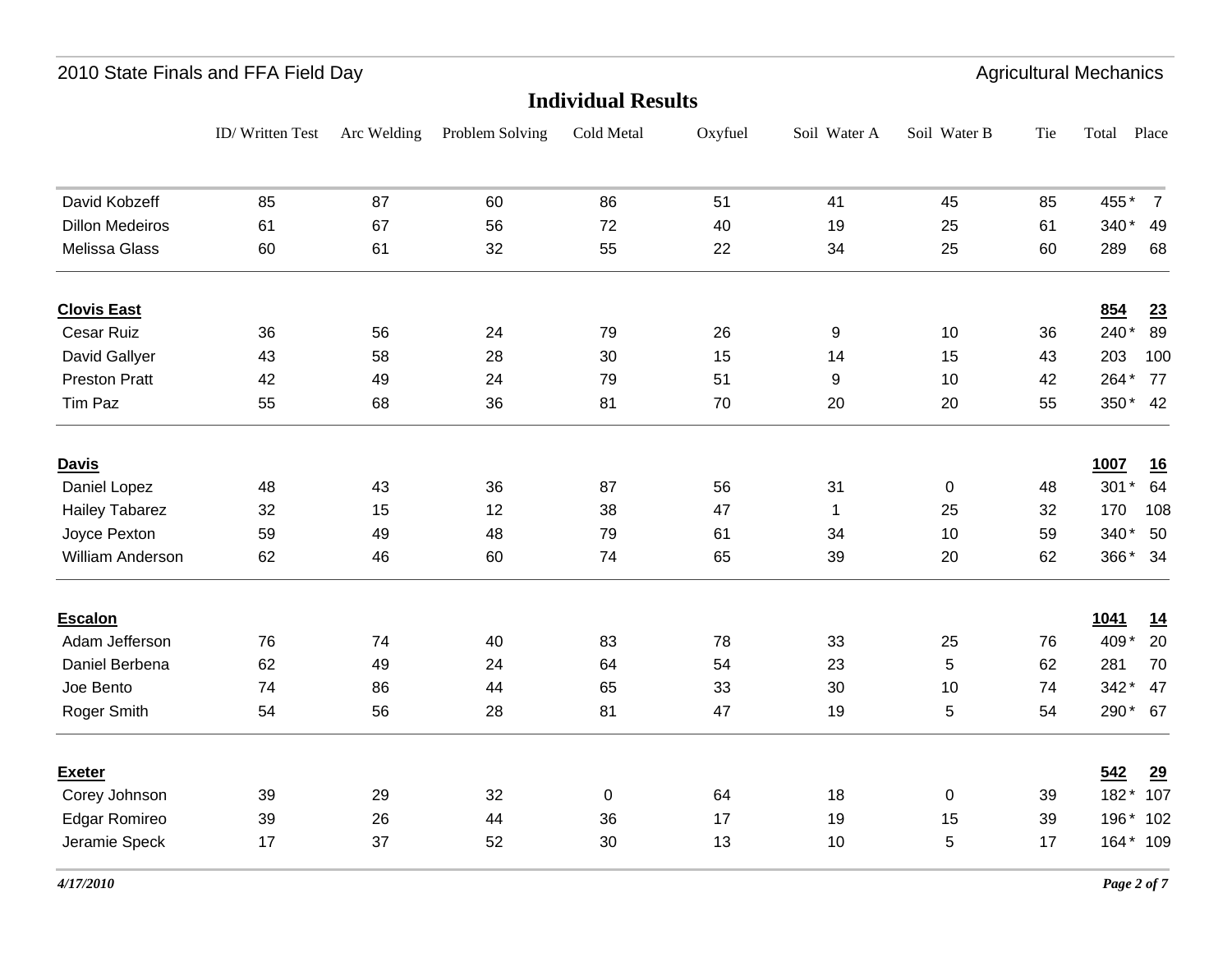|                             | 2010 State Finals and FFA Field Day |             |                 |            |         |              |              |     | <b>Agricultural Mechanics</b> |                 |
|-----------------------------|-------------------------------------|-------------|-----------------|------------|---------|--------------|--------------|-----|-------------------------------|-----------------|
| <b>Individual Results</b>   |                                     |             |                 |            |         |              |              |     |                               |                 |
|                             | ID/Written Test                     | Arc Welding | Problem Solving | Cold Metal | Oxyfuel | Soil Water A | Soil Water B | Tie | Total Place                   |                 |
| <b>Firebaugh</b>            |                                     |             |                 |            |         |              |              |     | <b>1179</b>                   | $\overline{1}$  |
| Dillon Knight               | 75                                  | 68          | 56              | 35         | 72      | 28           | 20           | 75  | 354* 41                       |                 |
| <b>Michael Ortiz</b>        | 84                                  | 49          | 40              | 62         | 78      | 39           | 35           | 84  | 387*                          | 26              |
| <b>Quinton Parker</b>       | 77                                  | 75          | 64              | 73         | 89      | 30           | 30           | 77  | 438 *                         | 11              |
| <b>Tucker Knight</b>        | 25                                  | 16          | 16              | 37         | 24      | 11           | 0            | 25  | 129                           | 112             |
| <b>Golden West- Visalia</b> |                                     |             |                 |            |         |              |              |     | <u>1217</u>                   | $\underline{6}$ |
| <b>Austin Williams</b>      | 63                                  | 53          | 44              | 76         | 62      | 28           | 15           | 63  | $341*$                        | 48              |
| <b>Brian Brown</b>          | 82                                  | 71          | 56              | 79         | 84      | 30           | 10           | 82  | 412*                          | 18              |
| Cody Willis                 | 85                                  | 79          | 64              | 88         | 92      | 36           | 20           | 85  | 464* 5                        |                 |
| <b>Hanford</b>              |                                     |             |                 |            |         |              |              |     | 1171                          | $\underline{8}$ |
| <b>Dillon Miller</b>        | 73                                  | 76          | 48              | 85         | 46      | 34           | 15           | 73  | 377*                          | 29              |
| Jordan Avila                | 66                                  | 79          | 52              | 85         | 79      | 26           | 0            | 66  | 387*                          | 27              |
| Jose Ortiz                  | 46                                  | 45          | 24              | 78         | 35      | 17           | 5            | 46  | 250                           | 87              |
| Joshua Ornellas             | 77                                  | 75          | 48              | 88         | 69      | 35           | 15           | 77  | 407* 23                       |                 |
| <b>Hilmar</b>               |                                     |             |                 |            |         |              |              |     | 1274                          | $\overline{3}$  |
| <b>Austin Jones</b>         | 64                                  | 48          | 36              | 86         | 49      | 34           | 30           | 64  | 347*                          | 44              |
| Josh Medeiros               | 74                                  | 77          | 60              | 90         | 89      | 33           | 40           | 74  | 463*                          | $6\phantom{1}6$ |
| Paul Khodikian              | 43                                  | 62          | 24              | 77         | 73      | 22           | 5            | 43  | 306                           | 59              |
| <b>Rick Lourence</b>        | 88                                  | 75          | 40              | 94         | 87      | 35           | 45           | 88  | 464* 4                        |                 |
| Kerman                      |                                     |             |                 |            |         |              |              |     | 1256                          | $\overline{5}$  |
| <b>Brandon Aulakh</b>       | 63                                  | 57          | 52              | 60         | 50      | 40           | 35           | 63  | 357* 38                       |                 |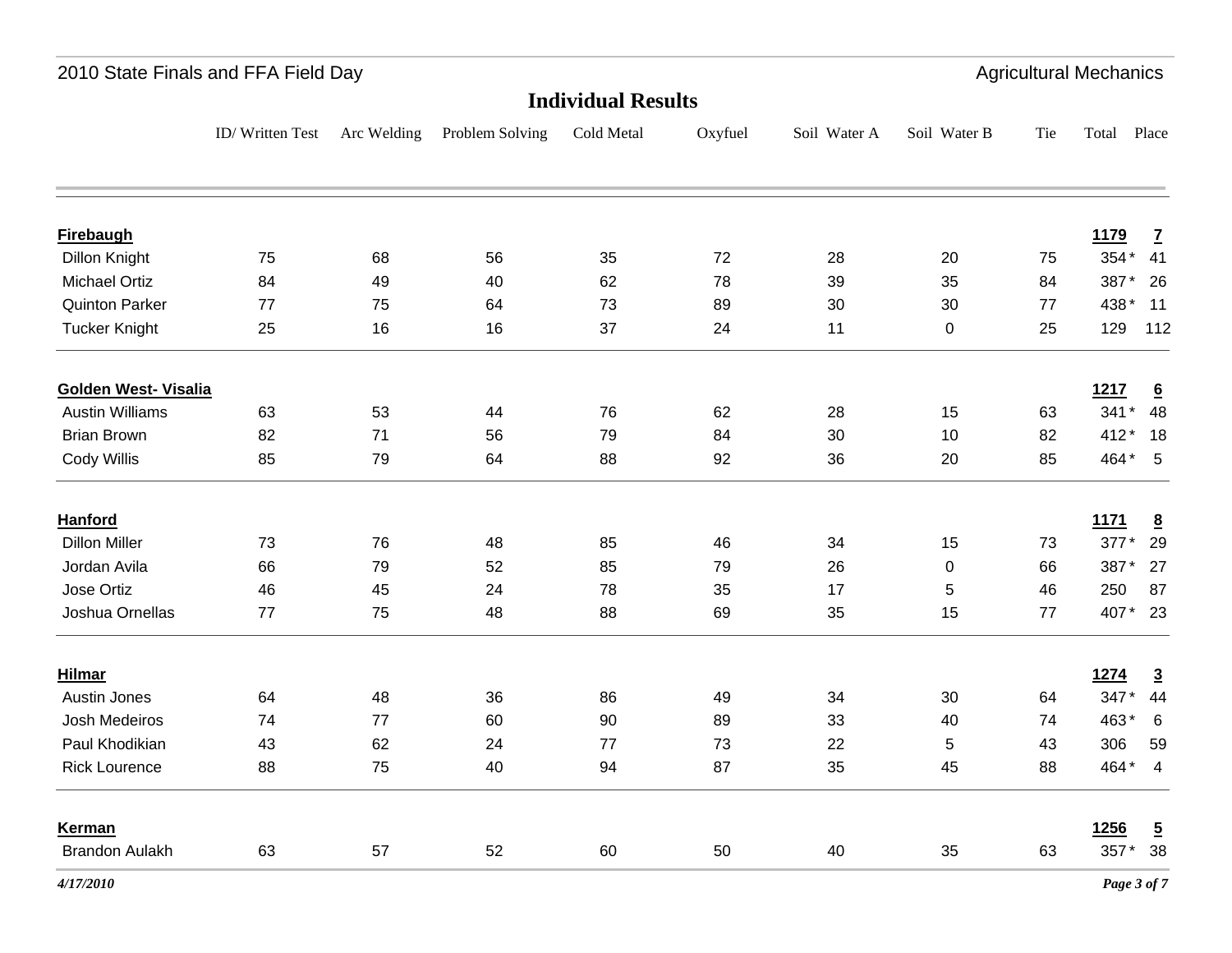### ID/ Written Test Arc Welding Problem Solving Cold Metal Oxyfuel Soil Water A Soil Water B Total Place Tie **Individual Results**2010 State Finals and FFA Field Day **Agricultural Mechanics** Agricultural Mechanics Juan Sanchez 62 89 52 69 63 21 376 3120 62 376<sup>\*</sup> 31 Robert Helmuth II 88 94 72 95 82 42 50 88 523\* 1 50 88 523\* 1 Yesenia Ramirez 47 40 36 66 60 35 304 62304 **Kingsburg 964 17** Andy Mancini 74 90 52 64 66 35 406 24 25 74 \* Anthoney Gunland 50 62 52 65 38 24 0 50 291 \* 66 Jasmine Reed 37 68 32 57 51 17 5 37 267 \* 75 5 37 267\* 75 **Lassen-Susanville 830 24** James Crenshaw  $14$  76 28 32 31 16 0 44 227 \* 92  $227*$ Nevin kennemore 51 51 71 44 90 60 20 0 51 336 \* 53  $336*$ Robert Sinclair 50 64 36 56 31 25 5 50 267*\** 74 50  $267 * 74$ **Los Banos 898 22** Angel Araiza 34 54 32 91 22 20 10 34 263\* 79 Dustin Helmer 50 47 28 52 28 23 15 50 243 88 15 50 243 88 Laurence Cuteri 58 58 48 92 63 25 5 58 349 \* 43 5 58 349\* 43 Oscar Delyadillo 41 47 24 73 71 20 10 41 286 \* 69 **Manteca-East Union 1152 10** Andrew Lord 65 50 32 85 62 22 20 65 336 \* 52 20 65 336\* 52 Dylan Meneses 83 76 28 84 78 34 25 83 408 \* 21 Josh Gomes 50 27 40 65 62 14 263 78 5 50 Josh Williamson 77 68 60 82 74 32 15 77 408 \* 22 15 77 408\* 22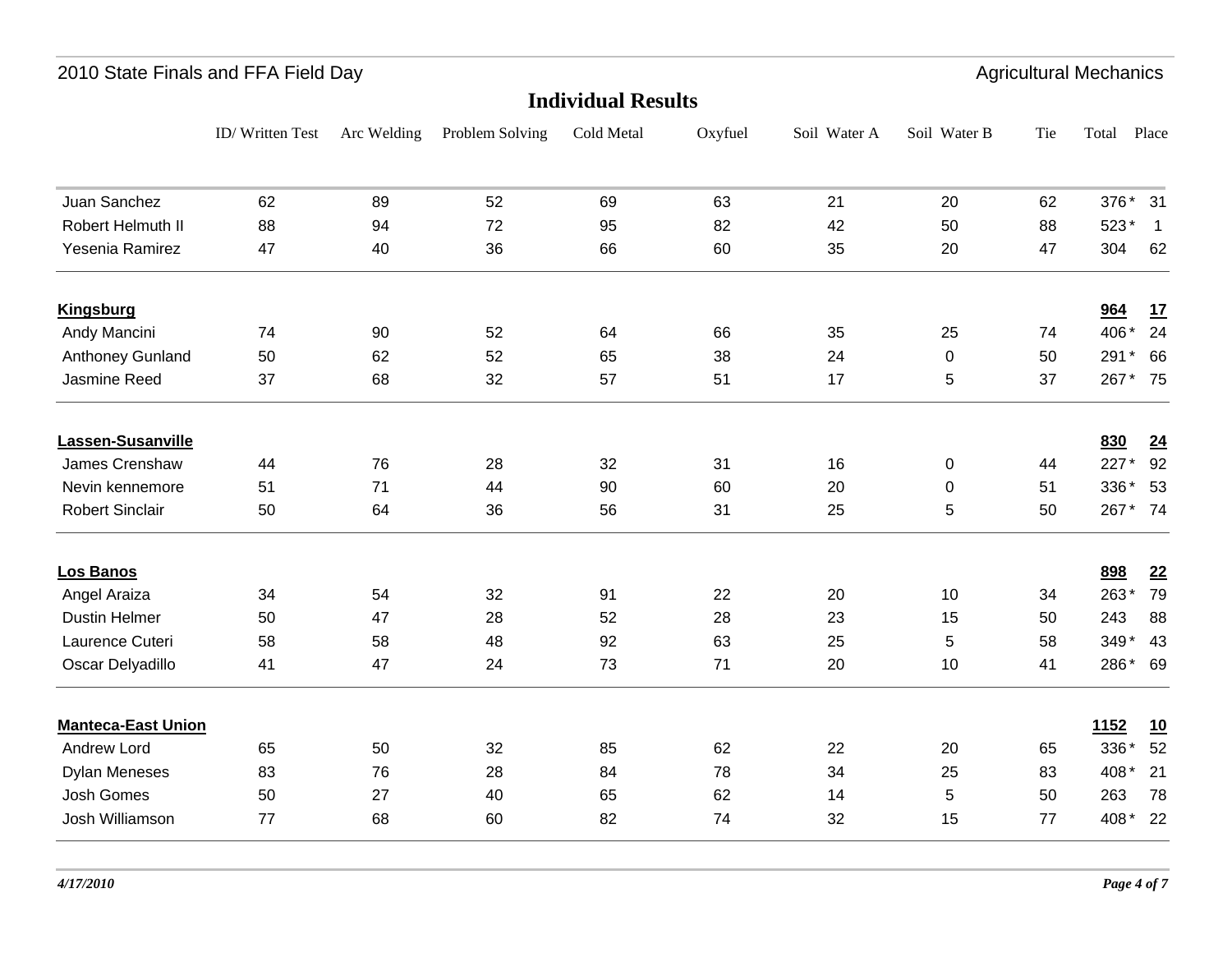| 2010 State Finals and FFA Field Day |                           |             |                 |            |           |                |              |     | <b>Agricultural Mechanics</b> |                |  |
|-------------------------------------|---------------------------|-------------|-----------------|------------|-----------|----------------|--------------|-----|-------------------------------|----------------|--|
|                                     | <b>Individual Results</b> |             |                 |            |           |                |              |     |                               |                |  |
|                                     | ID/Written Test           | Arc Welding | Problem Solving | Cold Metal | Oxyfuel   | Soil Water A   | Soil Water B | Tie | Total                         | Place          |  |
| <b>Nevada Union-Grass Valley</b>    |                           |             |                 |            |           |                |              |     | 914                           | 20             |  |
| <b>Andrew Perdue</b>                | 48                        | 55          | 48              | 57         | 46        | 23             | $\pmb{0}$    | 48  | $277*$                        | 71             |  |
| <b>Cory Pruitt</b>                  | 41                        | 47          | 24              | 55         | 68        | 18             | 5            | 41  | 258                           | 84             |  |
| J. Michael McKenzie                 | 63                        | 53          | 36              | 74         | 54        | 32             | 20           | 63  | 332* 54                       |                |  |
| Will Fike                           | 54                        | 75          | 52              | 57         | 46        | 21             | 0            | 54  | 305* 60                       |                |  |
| <b>Orestimba- Newman</b>            |                           |             |                 |            |           |                |              |     | 457                           | $\frac{30}{2}$ |  |
| Chris Valvillo                      | 23                        | 41          | 16              | 29         | 0         | 12             | 10           | 23  | 131 * 111                     |                |  |
| Luis Garibay                        | 21                        | 27          | 36              | 46         | 59        | $\overline{7}$ | 15           | 21  | 211* 98                       |                |  |
| Mikey Sanchez                       | 45                        | $\pmb{0}$   | 20              | 28         | $\pmb{0}$ | 17             | 5            | 45  | 115 * 113                     |                |  |
| Petaluma                            |                           |             |                 |            |           |                |              |     | 1325                          | $\overline{2}$ |  |
| Anthony Bordossa                    | 86                        | 84          | 32              | 80         | 90        | 27             | 15           | 86  | 414                           | 16             |  |
| Jeremy Mahrt                        | 82                        | 81          | 64              | 90         | 81        | 28             | 20           | 82  | 446*                          | 10             |  |
| John Mohrman                        | 88                        | 85          | 56              | 72         | 81        | 38             | 10           | 88  | 430* 13                       |                |  |
| Michael Bordessa                    | 92                        | 82          | 48              | 86         | 86        | 40             | 15           | 92  | 449* 8                        |                |  |
| <b>Porterville</b>                  |                           |             |                 |            |           |                |              |     | 639                           | 28             |  |
| Cody Sandburg                       | 37                        | 44          | 36              | 39         | 45        | 21             | 5            | 37  | 227*                          | 93             |  |
| Sabrina Scheer                      | 41                        | 48          | 28              | 41         | 26        | 29             | 5            | 41  | $218*$                        | 95             |  |
| Ty Longoria                         | 33                        | 42          | 28              | 41         | 27        | 23             | $\mathbf 0$  | 33  | 194* 103                      |                |  |
| Ripon                               |                           |             |                 |            |           |                |              |     | <b>1395</b>                   | $\overline{1}$ |  |
| John Esteves                        | 95                        | 95          | 68              | 91         | 82        | 42             | 40           | 95  | $513*$                        | $\sqrt{2}$     |  |
| <b>Matt Fields</b>                  | 78                        | 91          | 52              | 90         | 81        | 30             | 25           | 78  | 447*                          | 9              |  |
| <b>Michael Fields</b>               | 84                        | 78          | 56              | 90         | 58        | 24             | 45           | 84  | 435* 12                       |                |  |
|                                     |                           |             |                 |            |           |                |              |     |                               |                |  |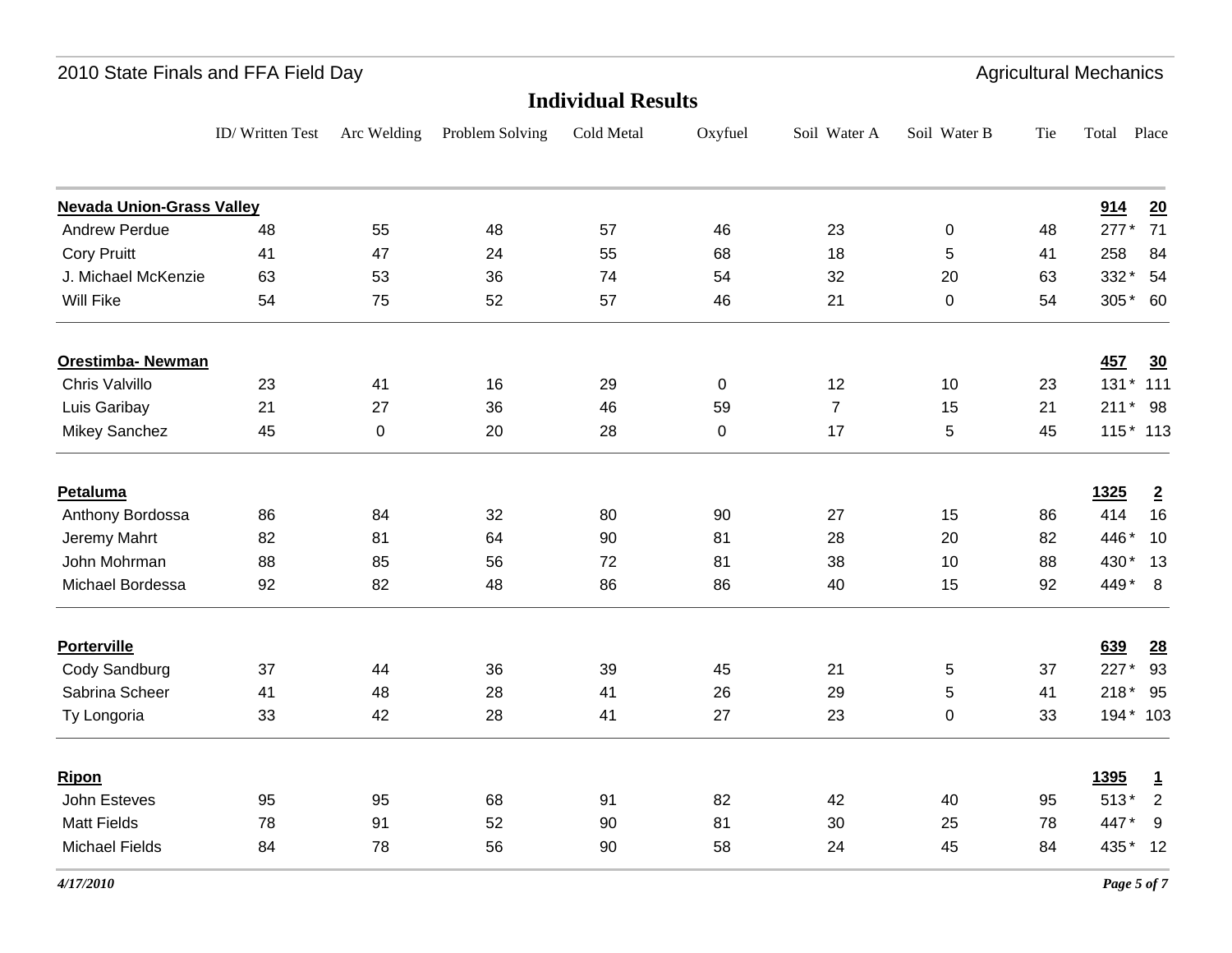| 2010 State Finals and FFA Field Day |                 |             |                 |                           |         |              |              |     | <b>Agricultural Mechanics</b> |                  |
|-------------------------------------|-----------------|-------------|-----------------|---------------------------|---------|--------------|--------------|-----|-------------------------------|------------------|
|                                     |                 |             |                 | <b>Individual Results</b> |         |              |              |     |                               |                  |
|                                     | ID/Written Test | Arc Welding | Problem Solving | Cold Metal                | Oxyfuel | Soil Water A | Soil Water B | Tie | Total Place                   |                  |
| <b>Santa Maria</b>                  |                 |             |                 |                           |         |              |              |     | <b>1095</b>                   | 11               |
| Juan Bejolla                        | 87              | 72          | 36              | 71                        | 82      | 40           | 25           | 87  | $413*$                        | 17               |
| <b>Manuel Miranda</b>               | 69              | 68          | 28              | 79                        | 88      | 33           | 20           | 69  | 385*                          | 28               |
| Patricio Orozco                     | 58              | 59          | 8               | 74                        | 58      | 35           | 5            | 58  | 297* 65                       |                  |
| Selma                               |                 |             |                 |                           |         |              |              |     | <u>749</u>                    | $\underline{26}$ |
| Daniel Carrillo                     | 47              | 48          | 16              | 40                        | 33      | 27           | 0            | 47  | 211                           | 97               |
| Matt Rodriguez                      | 44              | 56          | 40              | 43                        | 61      | 19           | 5            | 44  | 268*                          | 73               |
| Rene Zamora                         | 34              | 50          | 24              | 34                        | 58      | 16           | 5            | 34  |                               | 221* 94          |
| Sebastian Ramirez                   | 47              | 45          | 12              | 48                        | 75      | 28           | 5            | 47  |                               | 260* 82          |
| <b>Tulare</b>                       |                 |             |                 |                           |         |              |              |     | 913                           | 21               |
| <b>Blake Mathewson</b>              | 46              | 54          | 28              | 60                        | 19      | 10           | 10           | 46  | 227*                          | 91               |
| Josh Nelson                         | 51              | 66          | 44              | 81                        | 64      | 20           | 5            | 51  | 331* 55                       |                  |
| <b>Justin Vargas</b>                | 21              | 59          | 20              | 59                        | 40      | 11           | 0            | 21  | 210                           | 99               |
| <b>Travis Avila</b>                 | 50              | 79          | 40              | 70                        | 72      | 24           | 20           | 50  |                               | 355* 40          |
| <b>Tulelake</b>                     |                 |             |                 |                           |         |              |              |     | 1268                          | $\overline{4}$   |
| <b>Dustin Haskins</b>               | 78              | 74          | 52              | 89                        | 89      | 35           | 10           | 78  | 427*                          | 14               |
| Ethan Herman                        | 92              | 88          | 60              | 86                        | 82      | 41           | 15           | 92  | 464*                          | $\mathbf{3}$     |
| Kale Baley                          | 66              | 64          | 44              | 96                        | 59      | 38           | 10           | 66  | 377*                          | 30               |
| Ricardo Rascon                      | 82              | 84          | 40              | 72                        | 42      | 39           | 10           | 82  | 369                           | 33               |
| <b>Turlock</b>                      |                 |             |                 |                           |         |              |              |     | 822                           | 25               |
| <b>Blake Peterson</b>               | 54              | 55          | 28              | 75                        | 64      | 19           | 10           | 54  |                               | 305* 61          |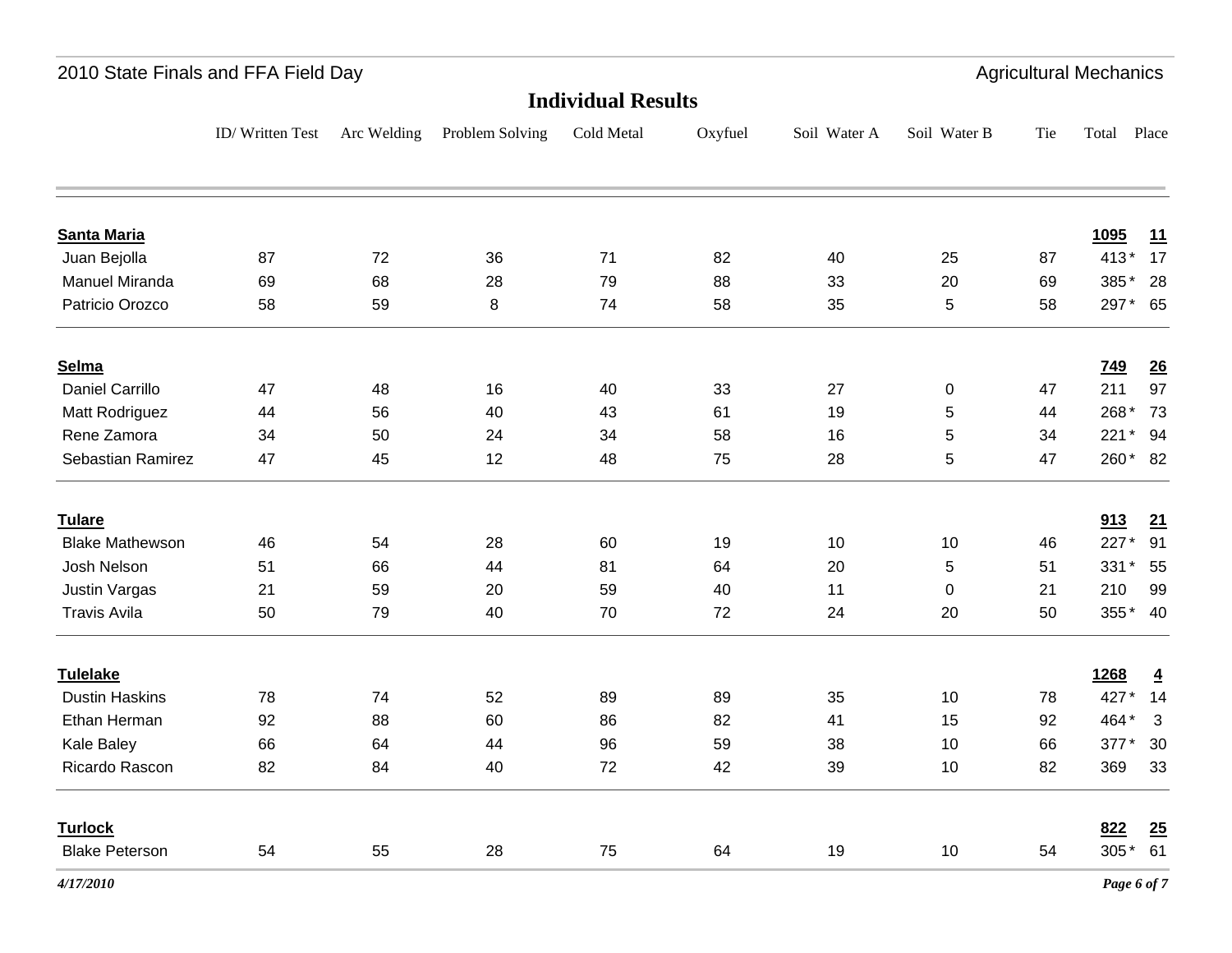| 2010 State Finals and FFA Field Day |                 |             |                 |                           |         |              |              |     | <b>Agricultural Mechanics</b> |         |
|-------------------------------------|-----------------|-------------|-----------------|---------------------------|---------|--------------|--------------|-----|-------------------------------|---------|
|                                     |                 |             |                 | <b>Individual Results</b> |         |              |              |     |                               |         |
|                                     | ID/Written Test | Arc Welding | Problem Solving | Cold Metal                | Oxyfuel | Soil Water A | Soil Water B | Tie | Total                         | Place   |
| <b>Dylan Cinhares</b>               | 54              | 79          | 40              | 68                        | 47      | 20           | 15           | 54  | 323*                          | 57      |
| Elizabeth Verbera                   | 35              | 47          | 24              | 35                        | 16      | 17           | 10           | 35  | 184                           | 106     |
| <b>Grant Peterson</b>               | 24              | 49          | 36              | 50                        | 9       | 16           | 10           | 24  | $194*$                        | 104     |
| <b>Washington Union-Fresno</b>      |                 |             |                 |                           |         |              |              |     | 1082                          | 12      |
| <b>Brice Mosekian</b>               | 70              | 50          | 44              | 67                        | 67      | 37           | 25           | 70  | 360*                          | 36      |
| Cody Sanchez                        | 48              | 63          | 24              | 70                        | 69      | 24           | 20           | 48  | 318                           | 58      |
| David Aranjo                        | 62              | 56          | 36              | 63                        | 28      | 26           | 30           | 62  | 301                           | 63      |
| Mariano Baltazar                    | 70              | 65          | 40              | 70                        | 74      | 23           | 20           | 70  | 362*                          | 35      |
| Victor Evans                        | 63              | 61          | 32              | 86                        | 68      | 30           | 20           | 63  |                               | 360* 37 |
| Woodland                            |                 |             |                 |                           |         |              |              |     | <u>718</u>                    | 27      |
| <b>Billy Dinsadale</b>              | 49              | 58          | 40              | 42                        | 37      | 29           | 0            | 49  | 255*                          | 85      |
| <b>Brian Hernarde</b>               | 37              | 57          | 24              | 21                        | 38      | 10           | 15           | 37  | $202*$                        | 101     |
| Cody Potts                          | 26              | 34          | 12              | 46                        | 57      | 13           | 0            | 26  | 188                           | 105     |
| Justin Hornbuckle                   | 55              | 53          | 12              | 73                        | 37      | 16           | 15           | 55  |                               | 261* 81 |
|                                     |                 |             |                 |                           |         |              |              |     |                               |         |

Ties Broken by ID/Written Test. Top three scores used to calculate team score. \* Scores used to compute team score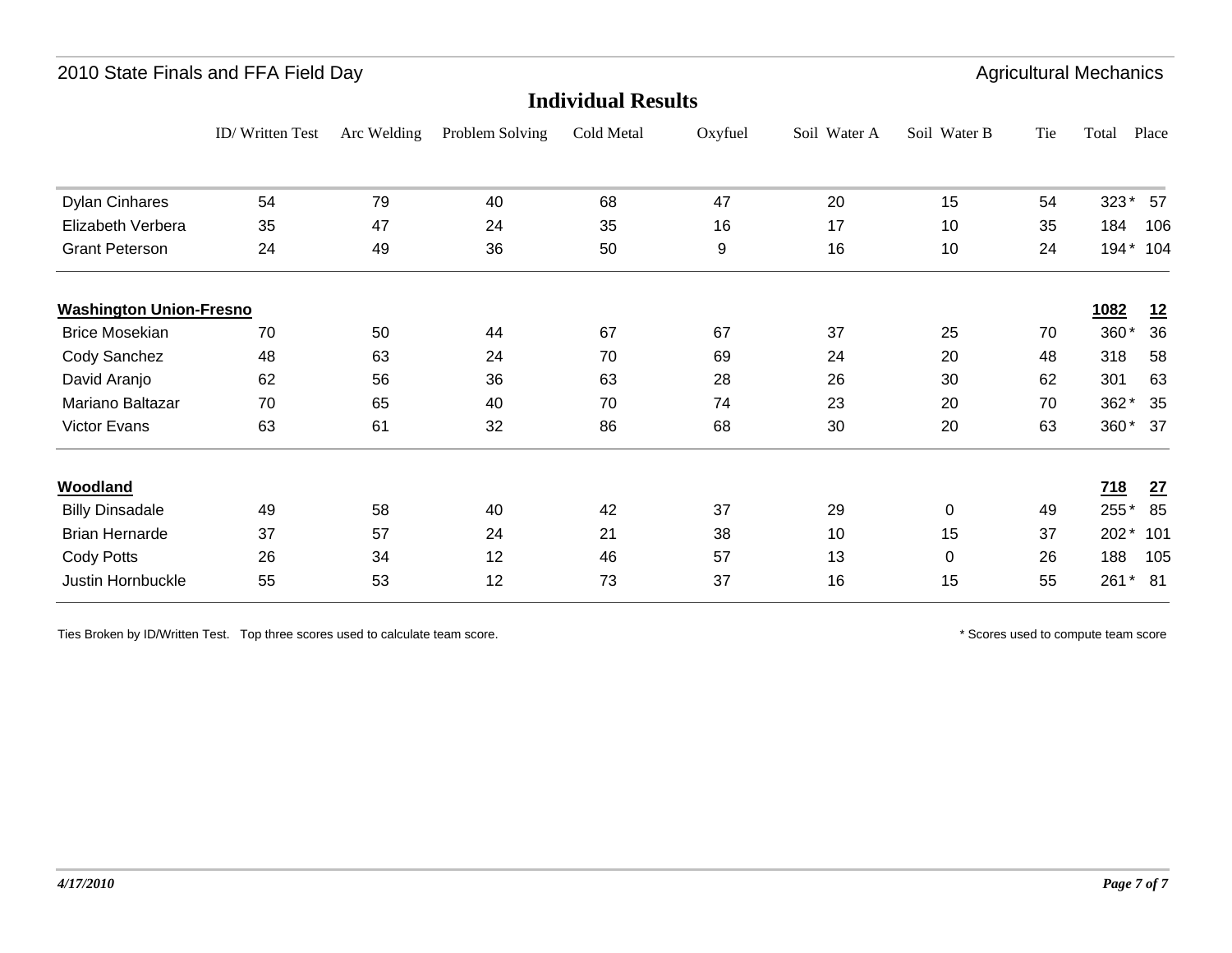# Agricultural Mechanics 2010 State Finals and FFA Field Day

Advisor: Ken Heupel

# **High Teams**

| <b>Placing Total</b> |                         | Team          |  |  |  |  |  |  |  |
|----------------------|-------------------------|---------------|--|--|--|--|--|--|--|
| $\overline{1}$       |                         | 1395 Ripon    |  |  |  |  |  |  |  |
| 2                    |                         | 1325 Petaluma |  |  |  |  |  |  |  |
| 3                    |                         | 1274 Hilmar   |  |  |  |  |  |  |  |
| 4                    |                         | 1268 Tulelake |  |  |  |  |  |  |  |
| $5^{\circ}$          |                         | 1256 Kerman   |  |  |  |  |  |  |  |
|                      | <b>High Individuals</b> |               |  |  |  |  |  |  |  |

| <b>Placing Total</b> | Name / Team                            |                     |     |
|----------------------|----------------------------------------|---------------------|-----|
| 1                    | 523 Robert Helmuth II / Kerman         |                     |     |
| 2                    | 513 John Esteves / Ripon               |                     |     |
| 3                    | 464 Ethan Herman / Tulelake            |                     |     |
| 4                    | 464 Rick Lourence / Hilmar             |                     |     |
| 5                    | 464 Cody Willis / Golden West- Visalia |                     |     |
|                      |                                        | Teams:              | 30  |
|                      |                                        | <b>Contestants:</b> | 113 |

Ties Broken by ID/Written Test. Top three scores used to calculate team score.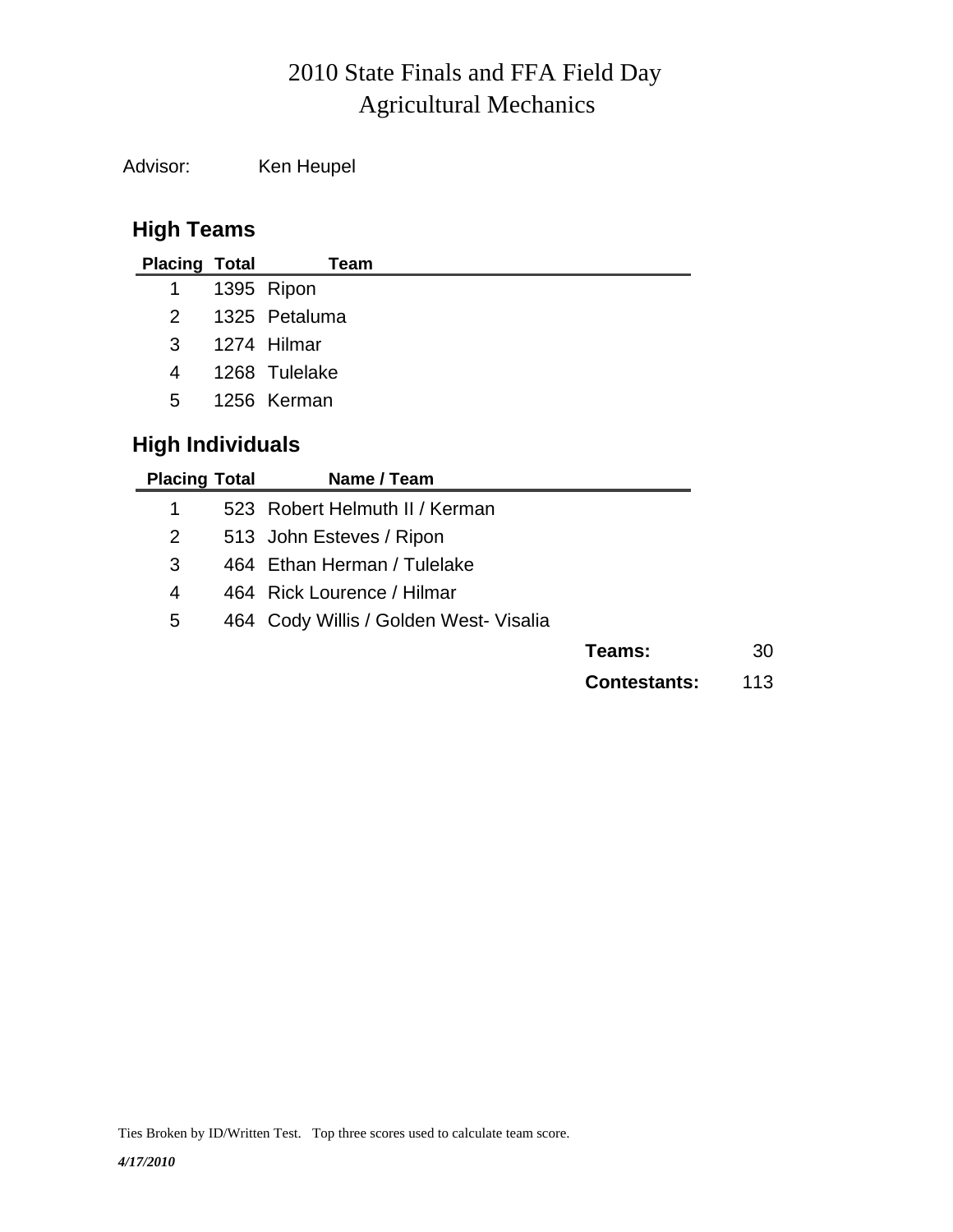## 2010 State Finals and FFA Field Day **Agricultural Mechanics** Agricultural Mechanics

|                            | <b>Team Results</b> |     |                             |            |         |              |              |     |             |                |  |
|----------------------------|---------------------|-----|-----------------------------|------------|---------|--------------|--------------|-----|-------------|----------------|--|
|                            | ID/Written Test     |     | Arc Welding Problem Solving | Cold Metal | Oxyfuel | Soil Water A | Soil Water B | Tie | Total Place |                |  |
| Atwater                    | 208                 | 183 | 108                         | 198        | 170     | 83           | 65           | 208 | 1015        | 15             |  |
| <b>Bear River</b>          | 191                 | 200 | 120                         | 190        | 135     | 74           | 25           | 191 | 935         | 19             |  |
| <b>Bret Harte-Altavill</b> | 173                 | 164 | 152                         | 233        | 152     | 66           | 20           | 173 | 960         | 18             |  |
| Caruthers                  | 172                 | 181 | 112                         | 253        | 174     | 76           | 95           | 172 | 1063        | 13             |  |
| <b>Central West</b>        | 210                 | 219 | 164                         | 227        | 157     | 90           | 100          | 210 | 1167        | 9              |  |
| Clovis East                | 133                 | 173 | 84                          | 239        | 147     | 38           | 40           | 133 | 854         | 23             |  |
| Davis                      | 169                 | 138 | 144                         | 240        | 182     | 104          | 30           | 169 | 1007        | 16             |  |
| Escalon                    | 204                 | 216 | 112                         | 229        | 158     | 82           | 40           | 204 | 1041        | 14             |  |
| Exeter                     | 95                  | 92  | 128                         | 66         | 94      | 47           | 20           | 95  | 542         | 29             |  |
| Firebaugh                  | 236                 | 192 | 160                         | 170        | 239     | 97           | 85           | 236 | 1179        | $\overline{7}$ |  |
| Golden West- Visali        | 230                 | 203 | 164                         | 243        | 238     | 94           | 45           | 230 | 1217        | 6              |  |
| Hanford                    | 216                 | 230 | 148                         | 258        | 194     | 95           | 30           | 216 | 1171        | 8              |  |
| Hilmar                     | 226                 | 200 | 136                         | 270        | 225     | 102          | 115          | 226 | 1274        | 3              |  |
| Kerman                     | 213                 | 240 | 176                         | 224        | 195     | 103          | 105          | 213 | 1256        | $\overline{5}$ |  |
| Kingsburg                  | 161                 | 220 | 136                         | 186        | 155     | 76           | 30           | 161 | 964         | 17             |  |
| Lassen-Susanville          | 145                 | 211 | 108                         | 178        | 122     | 61           | $\mathbf 5$  | 145 | 830         | 24             |  |
| Los Banos                  | 133                 | 159 | 104                         | 256        | 156     | 65           | 25           | 133 | 898         | 22             |  |
| Manteca-East Union         | 225                 | 194 | 120                         | 251        | 214     | 88           | 60           | 225 | 1152        | 10             |  |
| Nevada Union-Gras          | 165                 | 183 | 136                         | 188        | 146     | 76           | 20           | 165 | 914         | 20             |  |
| Orestimba- Newma           | 89                  | 68  | 72                          | 103        | 59      | 36           | 30           | 89  | 457         | 30             |  |